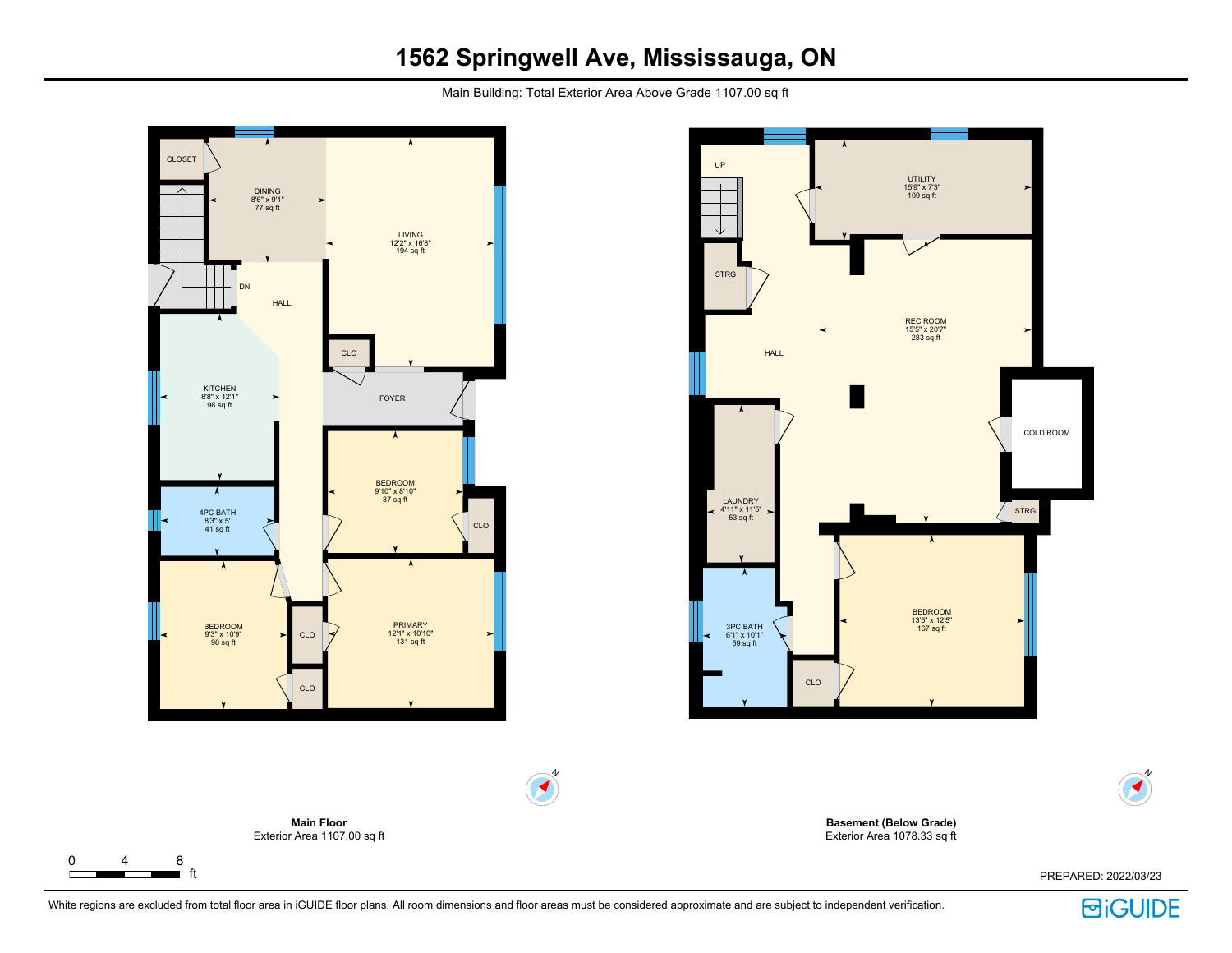# **1562 Springwell Ave, Mississauga, ON**

**Main Floor** Exterior Area 1107.00 sq ft Interior Area 984.30 sq ft



White regions are excluded from total floor area in iGUIDE floor plans. All room dimensions and floor areas must be considered approximate and are subject to independent verification.

**BiGUIDE**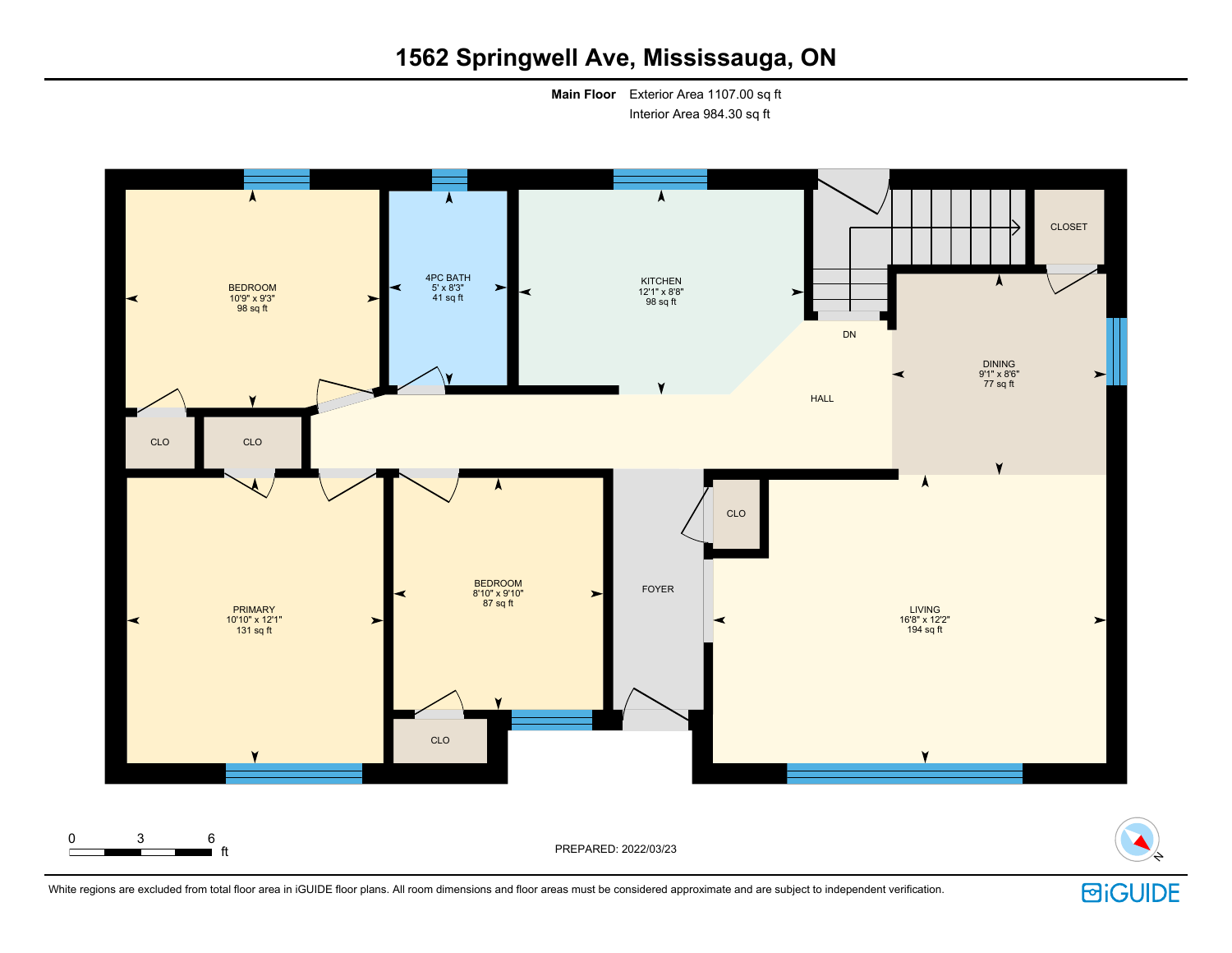# **1562 Springwell Ave, Mississauga, ON**

**Basement (Below Grade)** Exterior Area 1078.33 sq ft Interior Area 955.53 sq ft

Excluded Area 40.36 sq ft



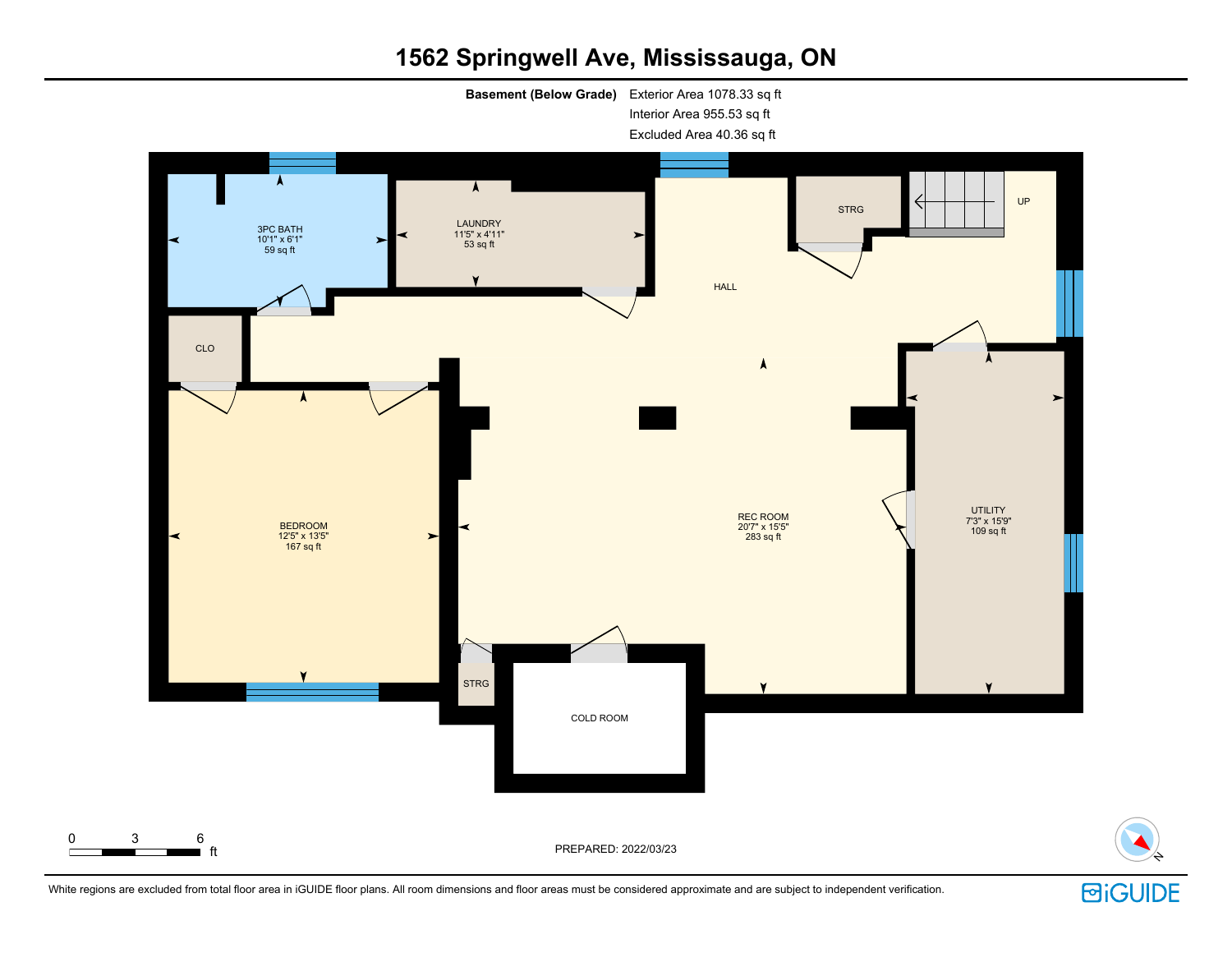## **Property Details**

### **Room Measurements**

Only major rooms are listed. Some listed rooms may be excluded from total interior floor area (e.g. garage). Room dimensions are largest length and width; parts of room may be smaller. Room area is not always equal to product of length and width.

## **Main Building**

MAIN FLOOR 4pc Bath: 8'3" x 5' | 41 sq ft Bedroom: 9'3" x 10'9" | 98 sq ft Bedroom: 9'10" x 8'10" | 87 sq ft Dining: 8'6" x 9'1" | 77 sq ft Kitchen: 8'8" x 12'1" | 98 sq ft Living: 12'2" x 16'8" | 194 sq ft Primary: 12'1" x 10'10" | 131 sq ft

## **BASEMENT**

3pc Bath: 6'1" x 10'1" | 59 sq ft Bedroom: 13'5" x 12'5" | 167 sq ft Laundry: 4'11" x 11'5" | 53 sq ft Rec Room: 15'5" x 20'7" | 283 sq ft Utility: 15'9" x 7'3" | 109 sq ft

### **Floor Area Information**

Floor areas include footprint area of interior walls. All displayed floor areas are rounded to two decimal places. Total area is computed before rounding and may not equal to sum of displayed floor areas.

## **Main Building**

MAIN FLOOR Interior Area: 984.30 sq ft Perimeter Wall Thickness: 10.5 in Exterior Area: 1107.00 sq ft

BASEMENT (Below Grade) Interior Area: 955.53 sq ft Excluded Area: 40.36 sq ft Perimeter Wall Thickness: 10.5 in Exterior Area: 1078.33 sq ft

## **Total Above Grade Floor Area, Main Building**

Interior Area: 984.30 sq ft Exterior Area: 1107.00 sq ft